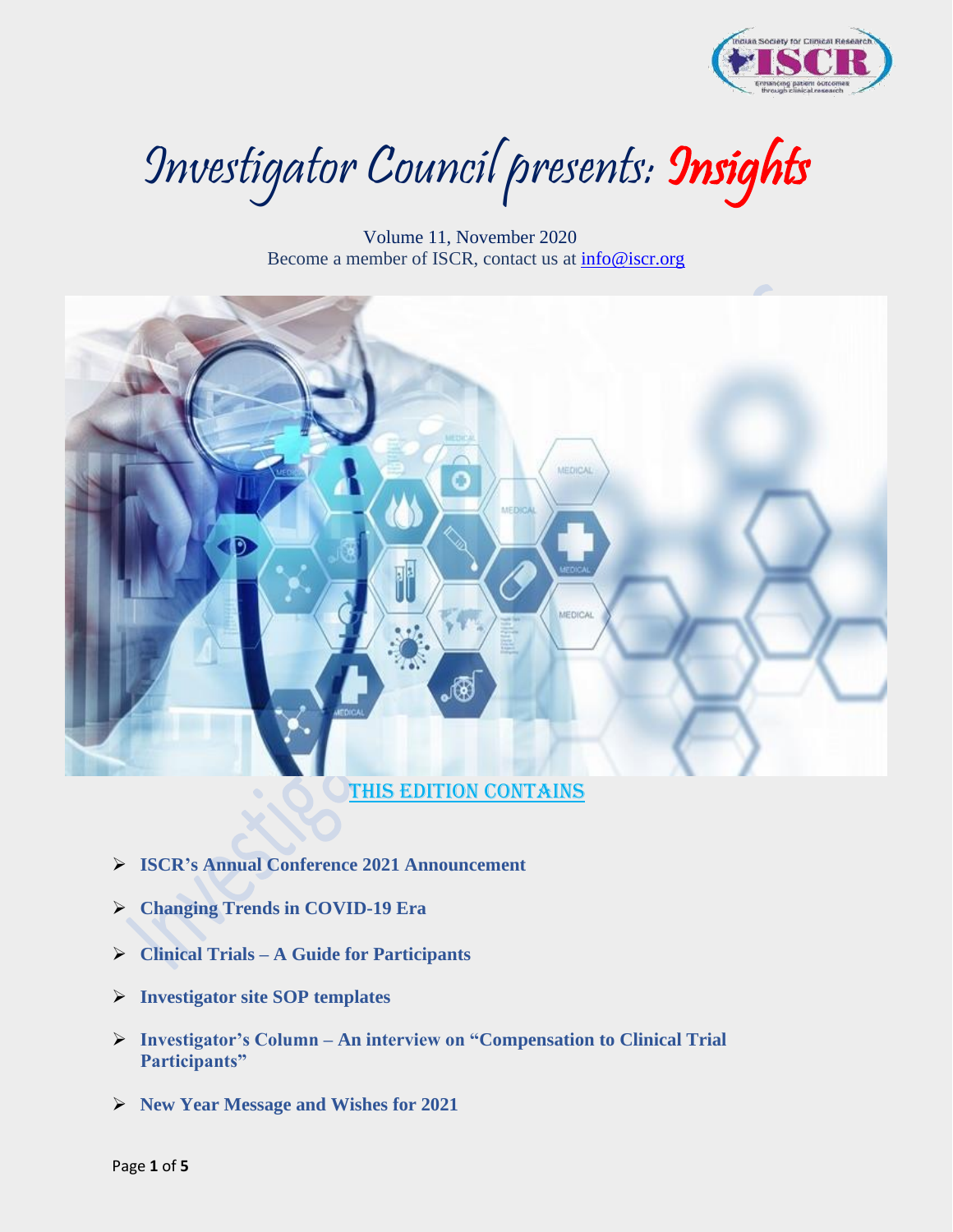

## ISCR's Annual Conference 2021Announcement

ISCR has announced its' fully virtual annual conference to be held in mid-March 2021 with a theme of **"Clinical Research – Transforming Lives: 2021 and Beyond".** Watch out this column for more information to follow in subsequent editions during 2021.

# CHANGING TRENDS IN COVID-19 ERA

**COVID-19 has changed the way clinical trials are conducted, as demonstrated below, ensuring that subject safety and data integrity remain of paramount importance:**

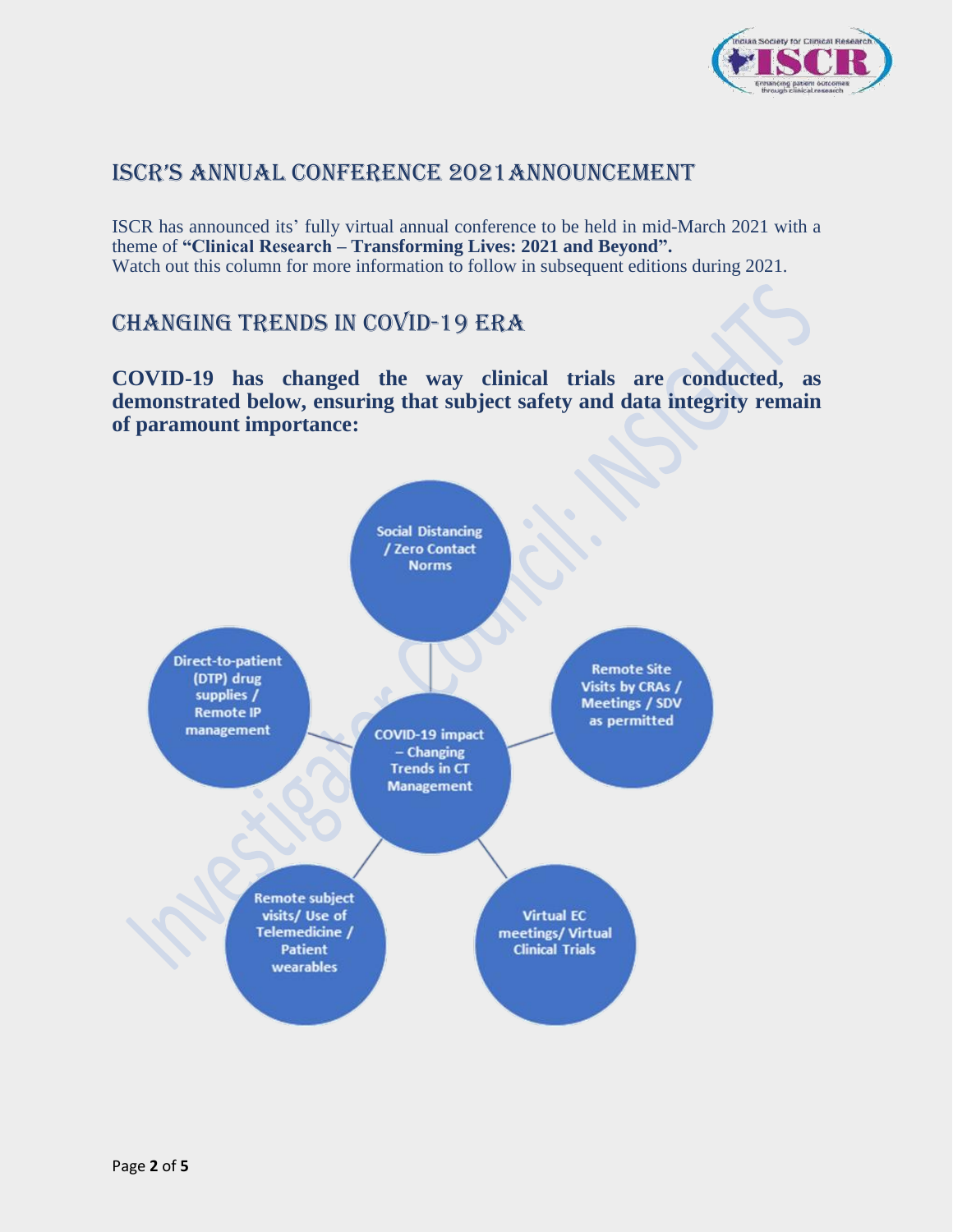

# Clinical Trials – A Guide for Participants

ISCR has issued a guidance document in public interest to answer some of the key questions that run around each participant when considering participation in a Clinical Trial. It is a very simple, informative and easy to comprehend document that is available in 8 local languages apart from English and can be accessed via following link: <https://www.iscr.org/patient-leaflets/>

The main topics covered in this guidance document include answers to the most asked top 10 questions:

- $\triangleright$  What is a Clinical Trial?
- $\triangleright$  Why should it take part in a Clinical Trial?
- $\triangleright$  Who is eligible to take part in a Clinical Trial?
- ➢ Does a person have to have an illness to take part in a Clinical Trial?
- $\triangleright$  How can a patient take part in a Clinical Trial?
- ➢ What kind of information should a participant before deciding to take part in a Clinical Trial?
- ➢ What is the Informed Consent Process?
- ➢ How are patient rights protected?
- $\triangleright$  Can a patient stop taking part in a trial midway?
- ➢ Are people paid for participating in a Clinical Trial?

## INVESTIGATOR SITE SOP TEMPLATES

## **Purpose of this Initiative:**

- As we move towards an era of highly controlled Clinical Trial management, standardized methodology of conducting trials at Investigator sites is a key expectation from Indian Regulators. We at ISCR would like to support them by providing templates for preparation of SOPs which can be adapted as per site's need.
- These SOP templates have been carefully prepared by a wide range of Industry Experts including investigators and auditors to ascertain alignment with regulations governing clinical research in India.
	- o Preparation, maintenance and review of SOPs.
	- o Audio Visual recording of Informed Consent.
	- o Informed Consent Process.
	- o Source Documentation at site.
	- o Safety reporting & management by site.
	- o Site Communications (EC, Sponsor & Regulatory).
	- o Training of Clinical Study Staff.
	- o Archival of completed studies.
	- o SOP on subject compensation.

Please contact us at [info@iscr.org](mailto:info@iscr.org) for more information or to request for these SOP templates and to provide feedback on the templates.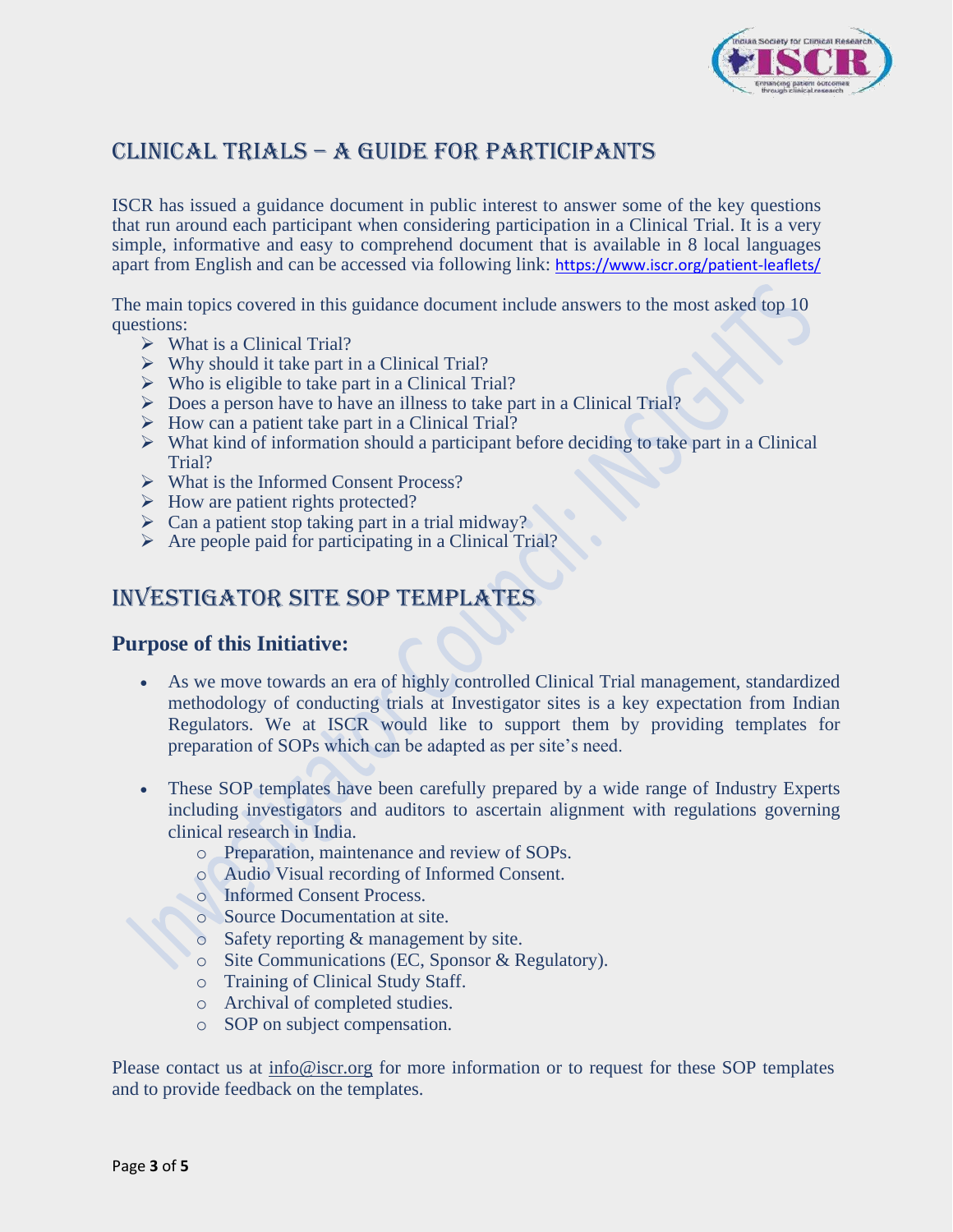

## InvestigatoR's Column: An Interview on "Compensation to Clinical Trial Participants"

Here we present excerpts from an interview conducted with Dr. Rajesh Khadgawat, Dr. Khadgawat is Professor Department of Endocrinology and Metabolism at AIIMS, New Delhi and Dr. Jayaprakash Appajigol, Dr. Appajigol is an Associate Professor and General Physician as KLE Hospital, Belgaum. They have been the Principal Investigator on global Clinical Trials.

**Topic of the interview:** Compensation to Clinical Trial Participants.

### **Q1. When do you have discussion on compensation and free medical management with your clinical trial participants?**

**Response from Dr. Khadgawat:** These issues are discussed in detail with subjects during consent process discussion as they are covered within the Subject Information Sheet and clarified prior to the subject signing the ICF.

**Response from Dr. Appajigol:** Discussed in detail during the Consent process and re-discussed whenever an SAE occurs that maybe possibly related to the study drug.

### **Q2. Please describe the key elements that you highlight when having this discussion with participants?**

**Response from Dr. Khadgawat:** We discuss all aspects as specified by EC and per our regulations.

**Response from Dr. Appajigol:** We explainregarding Insurance policies, Compensation and free medical management (if an SAE occurs, sponsor will bear medical management till its proven relatedness with IP).

**Note:** Per Clinical Trials Rules 2019, it is described as,

"Where an injury occurs to any subject during clinical trial or bioavailability and bioequivalence study of a new drug or an investigational new drug, the sponsor, shall provide free medical

management to such subject as long as required as per the opinion of investigator or till such time it is established that the injury is not related to the clinical trial or bioavailability or bioequivalence study, as the case may be, whichever is earlier"

#### **Q3. Do you proactively review and discuss the applicable compensation and/or free medical management for your clinical trial participants with your EC?**

**Response from Dr. Khadgawat:** Yes, because it is also an EC requirement to have this discussion and provide details for the trial under their consideration

**Response from Dr. Appajigol:** Yes

## **Q4. What mechanism do you follow to seek reimbursement of medical management costs or compensation in applicable cases?**

**Response from Dr. Khadgawat:** Reimbursement of cost of treatment is as per actuals/bills submitted by the patient while compensation is decided by EC/DCGI in case of death and nonfatal SAEs. These are part of DCGI regulations.

**Response from Dr. Appajigol:** As per the NDCTR (New Drugs and Clinical Trial Rules) 2019.